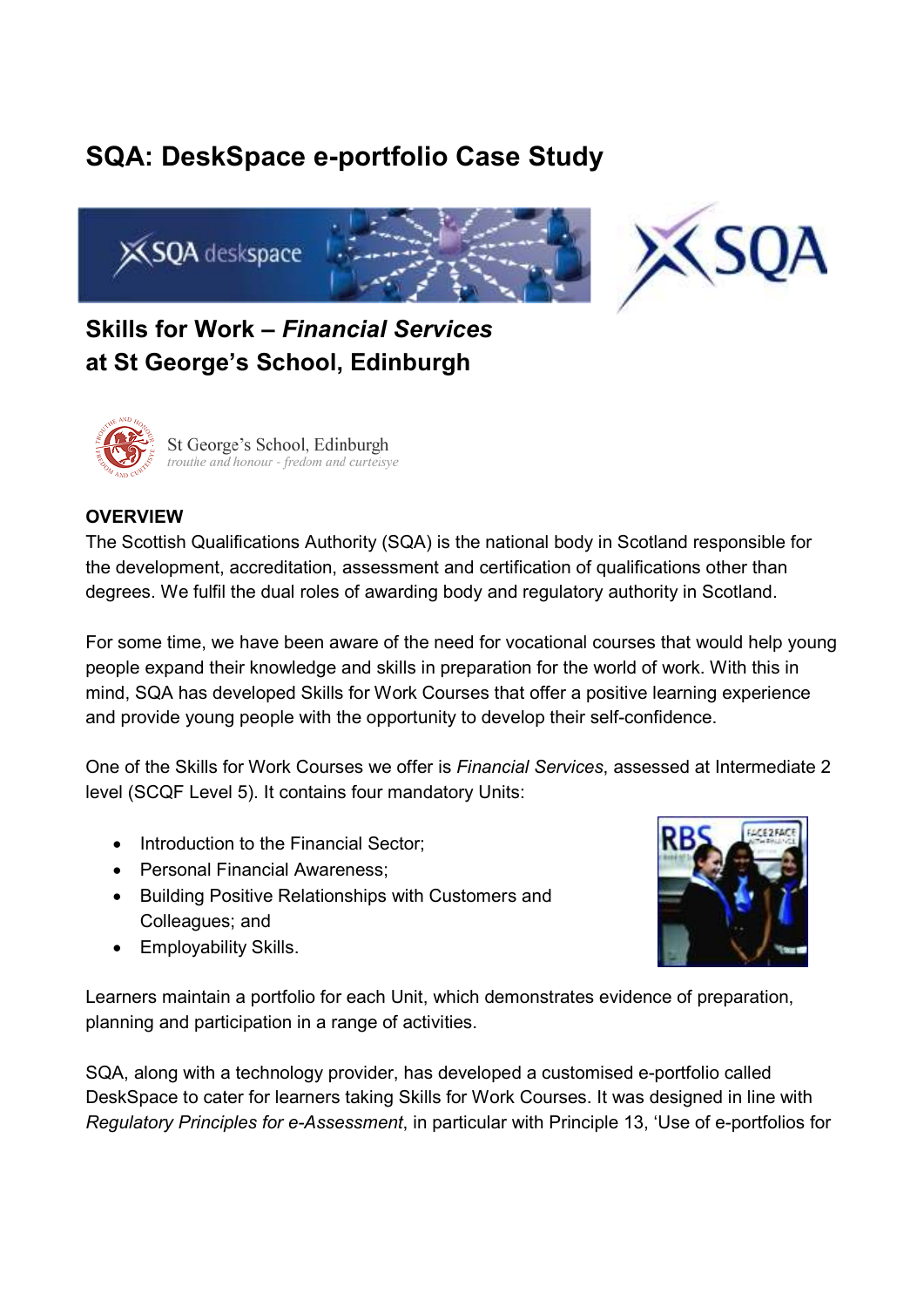assessment'. DeskSpace has been in use for over two years and is available to all SQA Skills for Work learners.

DeskSpace allows learners to record their course evidence online, keeping everything together and making it accessible to teachers/tutors, assessors and verifiers. Work can be uploaded and submitted online, while the user-friendly interface helps learners structure their learning through the use of online templates.

SQA is piloting the use of remote verification, including e-verification of DeskSpace eportfolios used for Skills for Work Courses. One verifier commented that staff in all centres could see the benefits of using DeskSpace, had taken ownership of the system (perceived to be of paramount importance) and were doing some '*cracking work*'.

Feedback has been very positive, and more and more centres are offering this support to their learners. One such centre is St George's School in Edinburgh.

St George's School exists to promote educational excellence for girls. The school works in partnership within Scottish education in a global context and is open to change and improvement in every aspect of its activities as a flexible and open learning centre.

### **RATIONALE**

The Skills for Work *Financial Services* Course was successfully piloted at St George's after the school identified a gap in its curriculum in the area of personal financial awareness.

To make the Course interesting and bring it alive, the school sought to create hands-on experiences at every opportunity and to take an interactive approach to teaching and learning.

The introduction of the DeskSpace eportfolio was a sensible and logical extension to the Skills for Work Course offered to S5 and S6 students. The school found the eportfolio application straightforward to implement and reports that it quickly became popular with students.



Teaching staff, too, welcomed this '*valuable tool*', which combines set tasks with the option for students to customise and personalise their own e-portfolios.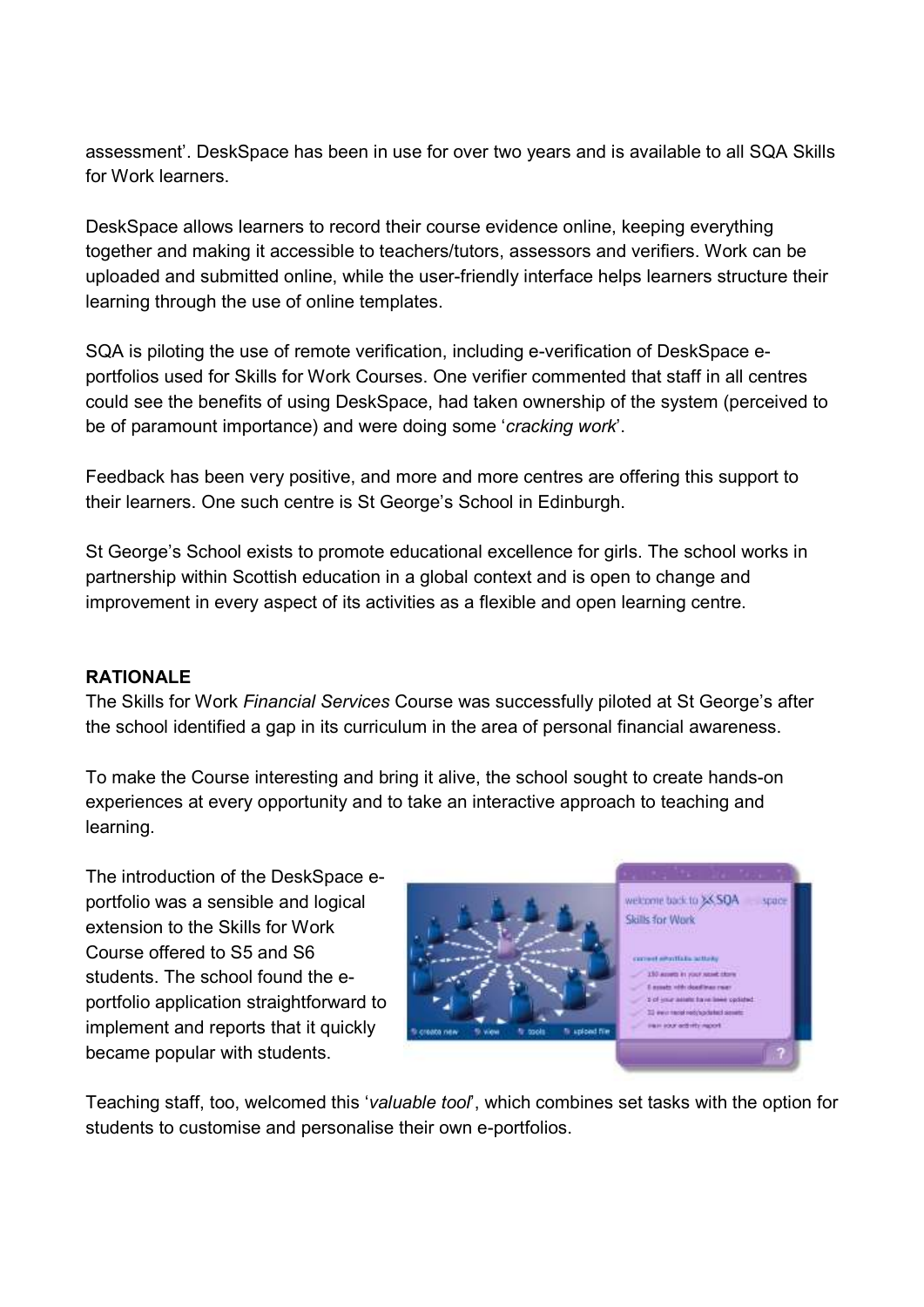The school uses DeskSpace to focus on specific Units within the *Financial Services* Course. These Units are:

- **Personal Finance Awareness**, which encourages students to research online for information to find ways of borrowing and saving; and
- **Introduction to the Financial Sector**, which covers issues such as legislation, financial institutions, the Stock Market, and general financial rules and regulations.

This internet-based approach clearly appealed to the students. Teachers confirmed that the young women made good progress when using DeskSpace and were able to upload spreadsheets, video files and images when required.

#### **BENEFITS**

St George's considers DeskSpace to be a stable, very practical product that is easy to use and is comprehensively supported by SQA. Its standard website access makes it effective. The subject department has welcomed opportunities to give demonstrations to other schools that are considering the introduction of the e-portfolio model to their curriculum.

DeskSpace allows students not only to learn but also to personalise their web portfolios and customise their workspace. It also allows them to see at a glance when their work projects are due for completion. If they have any queries, they can email their teacher for clarification, explanation or comment. The work that students complete ties in with future projects, allowing them to update and continue their self-evaluation.

Teachers like the e-portfolio application because it helps them keep track of their students' work without the risk of paper-based work going missing.

### **ADVICE FOR OTHER CENTRES**

Teaching staff from other Scottish schools have visited St George's to see DeskSpace in action. It is free to introduce and implement for a number of Skills for Work Courses. As St George's has discovered, staff with an interest in IT can readily introduce DeskSpace to help students progress in a controlled, step-by-step manner.

St George's is in no doubt about the benefits of the e-portfolio application and recommends that others try it.

*DeskSpace ticks all the right boxes, definitely. It offers checklists, the chance for students to customise their e-portfolios, and a great way for students and teachers to communicate, not*